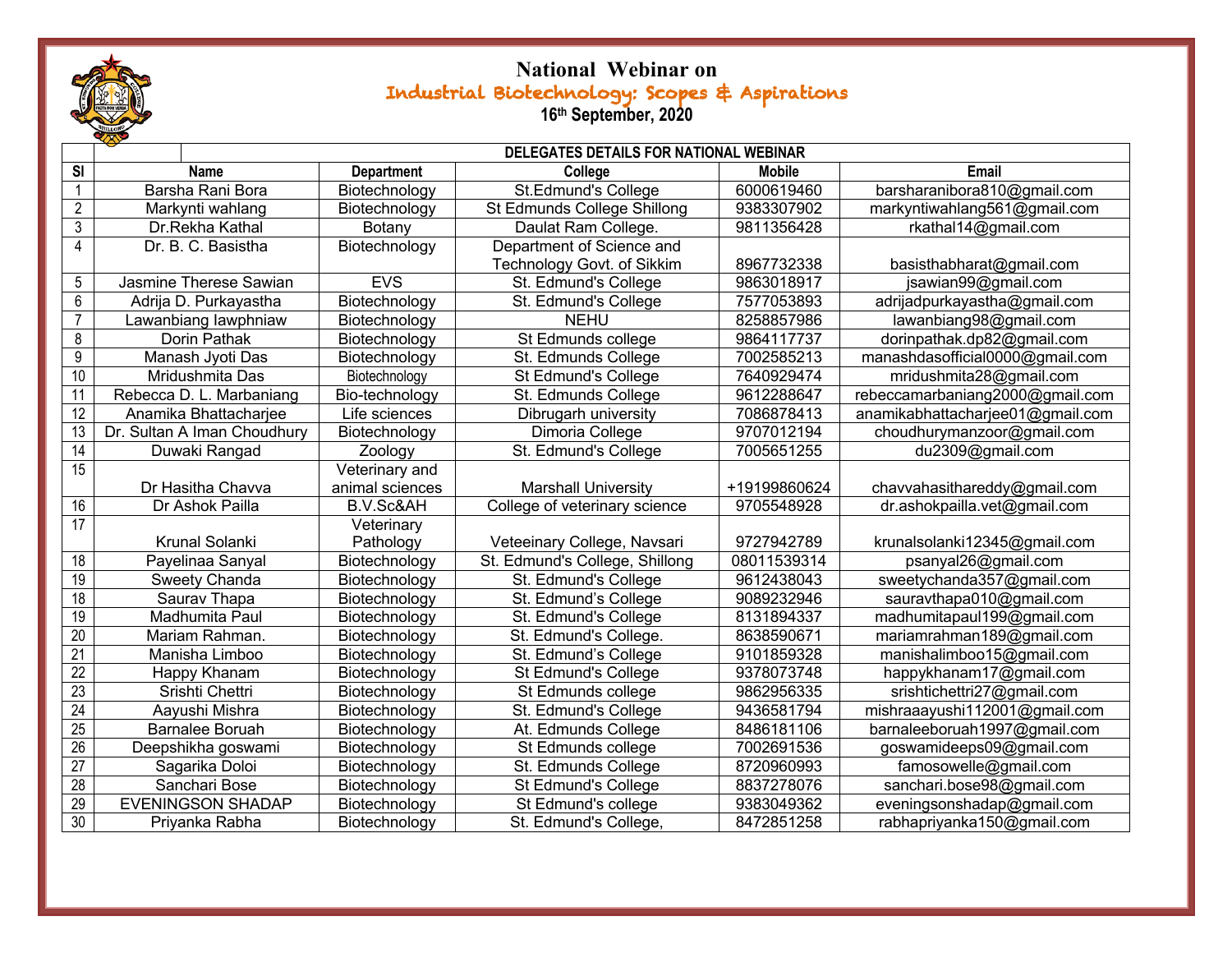|                      | <b>National Webinar on</b>                     |                  |                                  |             |                               |  |  |  |  |
|----------------------|------------------------------------------------|------------------|----------------------------------|-------------|-------------------------------|--|--|--|--|
|                      | Industrial Biotechnology: Scopes & Aspirations |                  |                                  |             |                               |  |  |  |  |
| 16th September, 2020 |                                                |                  |                                  |             |                               |  |  |  |  |
| 31                   | Alisha Ahmed                                   | Biotechnolog     | St Edmunds College               | 09864027818 | ALISHAAHMED177@GMAIL.COM      |  |  |  |  |
| $\overline{32}$      | Hemov Bora                                     | Biotechnology    | St. Edmunds College              | 9127260424  | hemov03@gmail.com             |  |  |  |  |
| 33                   | THOUNAOJAM J SINGH                             | Botany           | St. Edmund's College, Shillong   | 8787577618  | jackhrdsona@gmail.com         |  |  |  |  |
| $\overline{34}$      | Preety Kumari Rai                              | Bsc.Biotecnology | St.Edmunds College, Shillong     | 9774332478  | ayushkumarrai977@gmail.com    |  |  |  |  |
| 35                   | Satarupa Saikia                                | Biochemistry     | St. Edmund's College             | 08474081904 | satarupasaikia1999@gmail.com  |  |  |  |  |
| 36                   | Ksankupar Kurkalang                            | Geography        | St Edmunds College               | 7627989333  | kurkalangksankupar@gmail.com  |  |  |  |  |
| $\overline{37}$      | Akriti Prasad                                  | Biotechnology    | St. Edmund's College, Shillong   | 9485109069  | akritiprasad123456@gmail.com  |  |  |  |  |
| 38                   | Suman Basumatary                               | Biotechnology    | St. Edmund's College             | 8787788917  | sumanbasumatary2001@gmail.com |  |  |  |  |
| 39                   | Nayanika Kalita                                | Biotechnology    | St Edmund's College              | 7002951190  | nayanika906@gmail.com         |  |  |  |  |
| 40                   | Leiyachui Pheirim                              | Agriculture      | JB institute of Applied Science  | 9870988924  | pheirimachuiphi@gmail.com     |  |  |  |  |
| 41                   | <b>Tonyaphy Pheirim</b>                        | Botany           | St. Edmund's college             | 8794436124  | tonyaphypheirim99@gmail.com   |  |  |  |  |
| 42                   | Madhavi Joshi                                  | Biotechnology    | St Edmunds College               | 9101261280  | madhavijoshi2809@gmail.com    |  |  |  |  |
| 43                   | Misepelolu mekrisuh                            | Biotechnology    | St Edmunds college               | 7629956896  | misepelolumekrisuh@gmail.com  |  |  |  |  |
| 44                   | Richa Das                                      | Biochemistry     | St. Edmunds College, Shillong    | 6002439587  | richadas911@gmail.com         |  |  |  |  |
| 45                   | Anjali ray                                     | Biochemistry     | St. Edmunds college              | 7005489571  | anjaliray7367@gmail.com       |  |  |  |  |
| 46                   |                                                | Veterinary       | College of veterinary and animal |             |                               |  |  |  |  |
|                      | Dr Prashant Suryawanshi                        | Microbiology     | sciences Parbhani                | 8830687344  | drsprashant1@gmail.com        |  |  |  |  |
| 47                   | Eunica Pyntngen Tohtih                         | Biotechnology    | St Edmund's College              | 9089780727  | xennatohtih@gmail.com         |  |  |  |  |
| 48                   | Larihun Jeengaph                               | <b>EVS</b>       | St. Edmund's College, Shillong   | 9862212836  | 01lari06@gmail.com            |  |  |  |  |
| 49                   | <b>NORHIKMAH SYAFIQAH</b>                      |                  | <b>MALAYSIAN ISLAMIC SCIENCE</b> |             |                               |  |  |  |  |
|                      | <b>BINTI OMAR</b>                              |                  | <b>UNIVERSITY (USIM)</b>         | 01114475739 | norhikmah.syafiqah@gmail.com  |  |  |  |  |
| $50\,$               | Riki-oo Lyngdoh                                | Biotechnology    | St. Edmunds                      | 8787499193  | lyngdohrikioo@gmail.com       |  |  |  |  |
| 51                   | Shabnam Barbhuiya                              | Biotechnology    | St Edmunds college               | 08794907047 | shabnambarbhuiya0@gmail.com   |  |  |  |  |
| 52                   | Jessica Vanlalhruaii Pachuau                   | Botany           | St. Edmund's College             | 8974910849  | firstdot00@gmail.com          |  |  |  |  |
| 53                   |                                                | Paediatric       |                                  |             |                               |  |  |  |  |
|                      | <b>Peter Daniel</b>                            | surgery          | Delhi university                 | 9863639533  | metpets@gmail.com             |  |  |  |  |
| 54                   | Clare                                          | Biotechnology    | St. Edmunds college              | 08787574596 | Clarekamei72678@gmail.com     |  |  |  |  |
| 55                   | Pynbianglang Dkhar                             | Biotechnology    | St.Edmunds College               | 8729857104  | pynbianglangdkhar5@gmail.com  |  |  |  |  |
| 56                   | Matti Bakor Kharkongor                         | Biotechnology    | St. Edmund's                     | 9366309838  | mattibakor30@gmail.com        |  |  |  |  |
| 57                   | Daia Lyngskor                                  | Biotechnology    | St. Edmunds College              | 8974886498  | kmendaia49@gmail.com          |  |  |  |  |
| 58                   | Jyotirmoy Taye                                 | Biotechnology    | St Edmunds College, Shillong     | 8724826032  | jyotirmoytaye28@gmail.com     |  |  |  |  |
| 59                   | Malsawmkimi                                    | Biotechnology    | St. Edmunds college              | 8974493661  | kimkimitae24@gmail.com        |  |  |  |  |
| 60                   | Richa Lekharu                                  | Biotechnology    | St. Edmunds college              | 7577034992  | Richalekharu@gmail.com        |  |  |  |  |
| 61                   | Soumyarupa Sarma                               | Biotechnology    | Saint Edmunds college            | 8638642292  | soumyarupasarma2000@gmail.com |  |  |  |  |
| 62                   | HaU Mi D Mukhim                                | Biotechnology    | St. Edmund's College             | 8794356291  | luc1kdewan@gmail.com          |  |  |  |  |
| 63                   | <b>Brijitesh Ray</b>                           | Biotechnology    | St. Edmund's college             | 7005435019  | brijiteshray16@gmail.com      |  |  |  |  |
| 64                   | <b>Trideep Deka</b>                            | Biotechnology    | St Edmunds college               | 9864981137  | trideepdeka666@gmail.com      |  |  |  |  |
| 65                   | Rikiroplang pyngrope                           | Biotechnology    | St. Edmund college               | 8794959846  | pyngroperikiroplang@gmail.com |  |  |  |  |